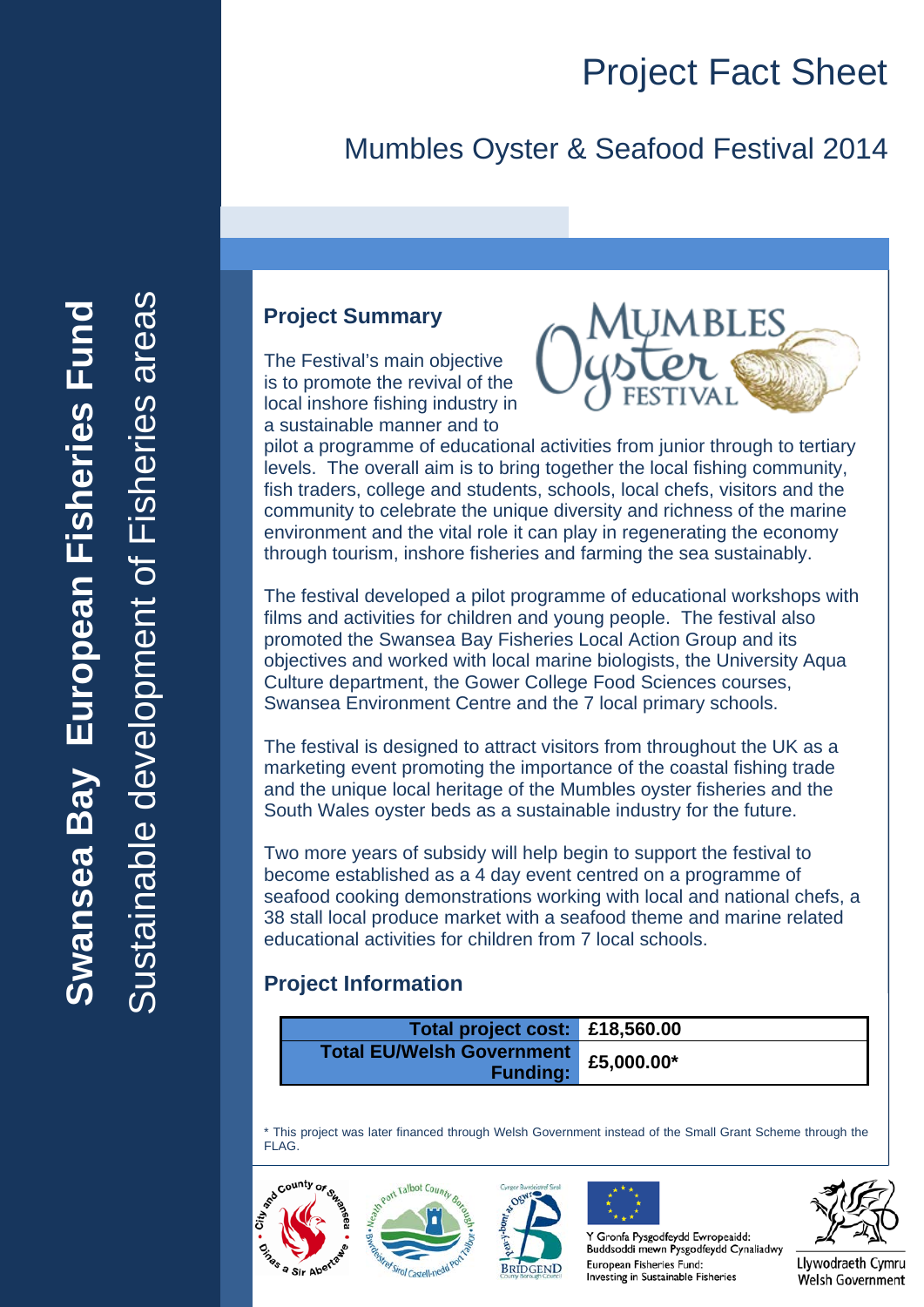## Swansea Bay FLAG Small Grant Scheme Weighing, Bagging and Tagging Machine

#### **Project Summary**

Thomas Shellfish is Wales' only producer of rope grown mussels (Mytilus Edulis). Many customers have expressed that they want the mussels to be packaged in 1kg or 2kg net bags, which is extremely time consuming. The processing plant was set up to package in 5kg bags. This has led to the business having to limit the volume sold each day.

The aim of the project was to purchase and install a new weighing, bagging and tagging machine for their rope grown mussels. This will help to automate part of their processing system, which will allow



the business to increase their weekly sales volume and meet the increasing demand for the product.

Additionally, the packaging will help the business brand their produce and increase awareness of the shellfish that is produced in Swansea and South Wales, which is one of the objectives of their wider marketing strategy.

The project will support further growth of the business by safeguarding the employment of staff already employed and bring in new staff in the depuration and packing of the product.

#### **Project Information**

| Total project cost: £12,000.00                      |           |
|-----------------------------------------------------|-----------|
| <b>Total EU/Welsh Government</b><br><b>Funding:</b> | £7,200.00 |









Y Gronfa Pysgodfeydd Ewropeaidd: Buddsoddi mewn Pysgodfeydd Cynaliadwy European Fisheries Fund: Investing in Sustainable Fisheries

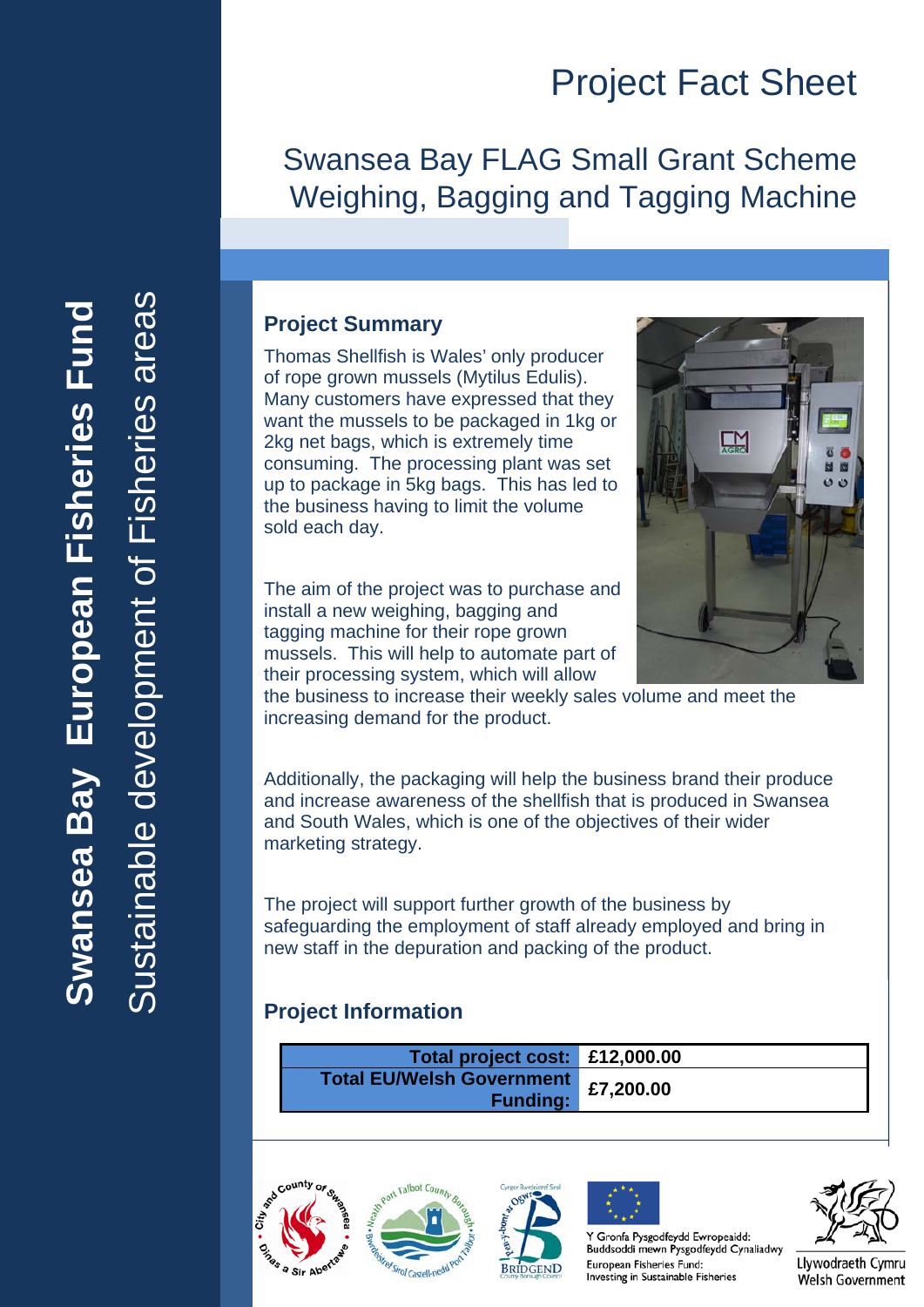## Swansea Bay FLAG Small Grant Scheme Boat Shelter and Equipment

#### **Project Summary**

Golding Timber & Fibreglass currently carries out small scale repairs and improvements to boats, which is generally restricted to repairs with short turnaround times due to the impact of wet and cold conditions. This is primarily due to that many of the materials used are not tolerant to moisture and cold temperatures.



The aim of the project is to purchase a temporary movable facility to undertake both on-site specialised timber and fibreglass boat repairs and support the training of apprentices wishing to start in the trade. The temporary structure can be moved to undertake repairs and improvements on-site, so that long term repair turnaround times are reduced and local fishermen and recreational boat owners do not have to meet costs of transporting their boats to a facility elsewhere.

The facility will allow the operation to undertake repairs throughout the year and offer a 365 day service to local fishermen and boat owners, regardless of weather conditions. Many fishermen and boat owners need to use their boats when the weather is fine and will look to schedule repairs and maintenance for winter. By providing a facility that is able to undertake repair work year round, the work can be scheduled outside of peak fishing season, benefiting local fishermen.

#### **Project Information**

| Total project cost: £6,861.76                       |           |
|-----------------------------------------------------|-----------|
| <b>Total EU/Welsh Government</b><br><b>Funding:</b> | £4,117.06 |









Y Gronfa Pysgodfeydd Ewropeaidd: Buddsoddi mewn Pysgodfeydd Cynaliadwy European Fisheries Fund: Investing in Sustainable Fisheries



Llywodraeth Cymru Welsh Government

Sustainable development of Fisheries areas Sustainable development of Fisheries areasSwansea Bay European Fisheries Fund **Swansea Bay European Fisheries Fund**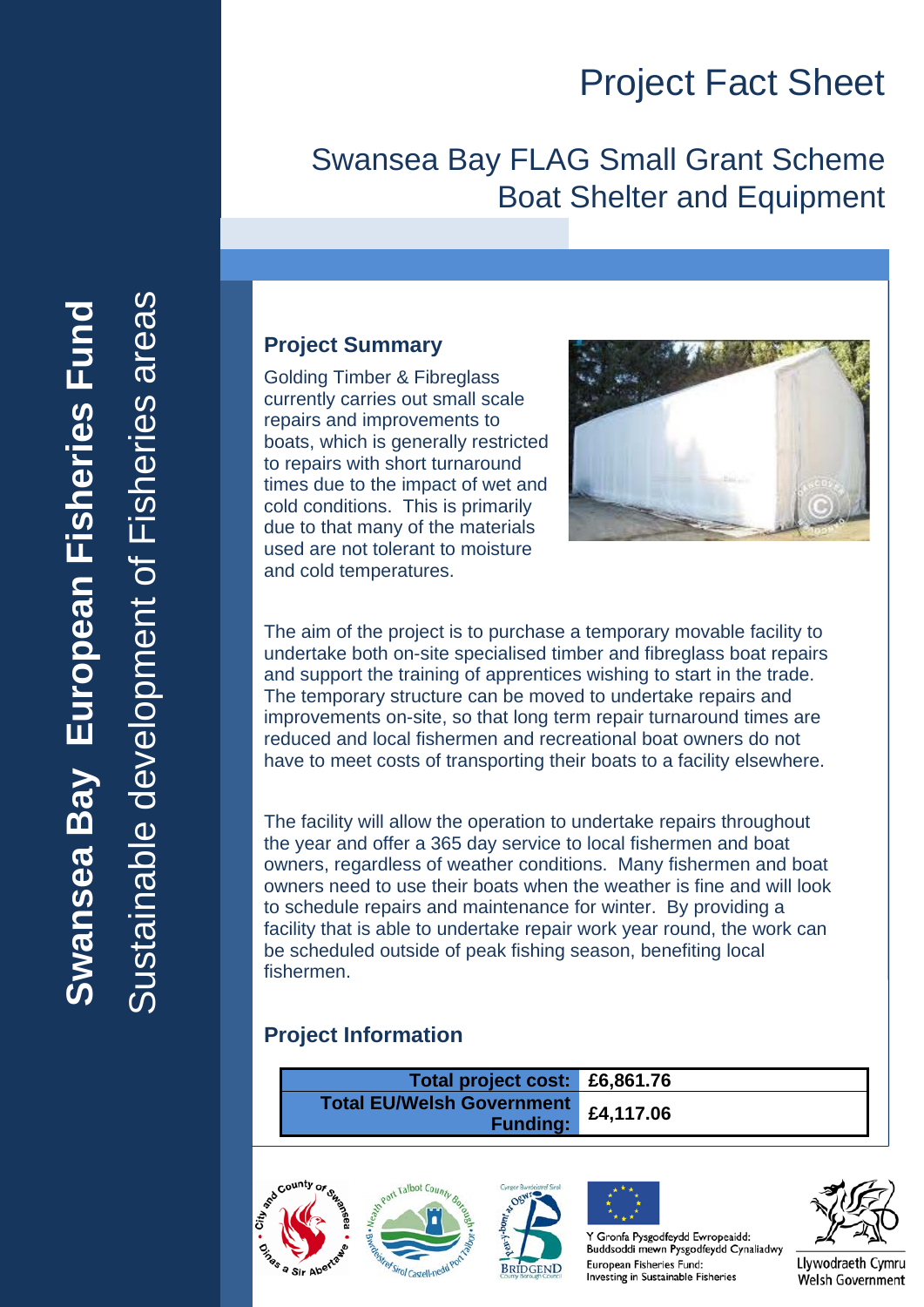## Swansea Bay FLAG Small Grant Scheme Lobster Escape Gap Trial

#### **Project Summary**

The fishery for European Lobster (Homarus gammarus) is economically important for fishermen across the Swansea Bay FLAG district in South Wales.

The aim of this project was to inform the development of future



statutory and voluntary management measures by enabling local fishermen to trial escape gaps to reduce their by-catch and discards from lobster pots. There was a particular emphasis on reducing capture of juvenile lobsters and other commercial shellfish species which are at risk of injury and mortality when trapped within pots. Finding methods of reducing the capture of individuals below the minimum landing size (including juveniles), will help improve the survivability of said individuals to maturity; and as such, will help enhance, and secure, the future sustainability of the fishery.

Delivery of the project involved a pilot study to trial two different-sized escape gaps in lobster pots used by a Swansea Bay fisherman. Catches of pots, with and without escape gaps, were recorded and compared; and baiting of specific pots with tagged lobsters (and other commercial shellfish species) was used to assess the efficacy of the installed escape gaps. Attempts to use underwater video to record species using the escape gaps in situ were also undertaken.

#### **Project Information**

| Total project cost: £4,964.16                       |           |
|-----------------------------------------------------|-----------|
| <b>Total EU/Welsh Government</b><br><b>Funding:</b> | £4,964.16 |









Y Gronfa Pysgodfeydd Ewropeaidd: Buddsoddi mewn Pysgodfeydd Cynaliadwy European Fisheries Fund: Investing in Sustainable Fisheries



Llywodraeth Cymru Welsh Government

Sustainable development of Fisheries areas Sustainable development of Fisheries areasSwansea Bay European Fisheries Fund **Swansea Bay European Fisheries Fund**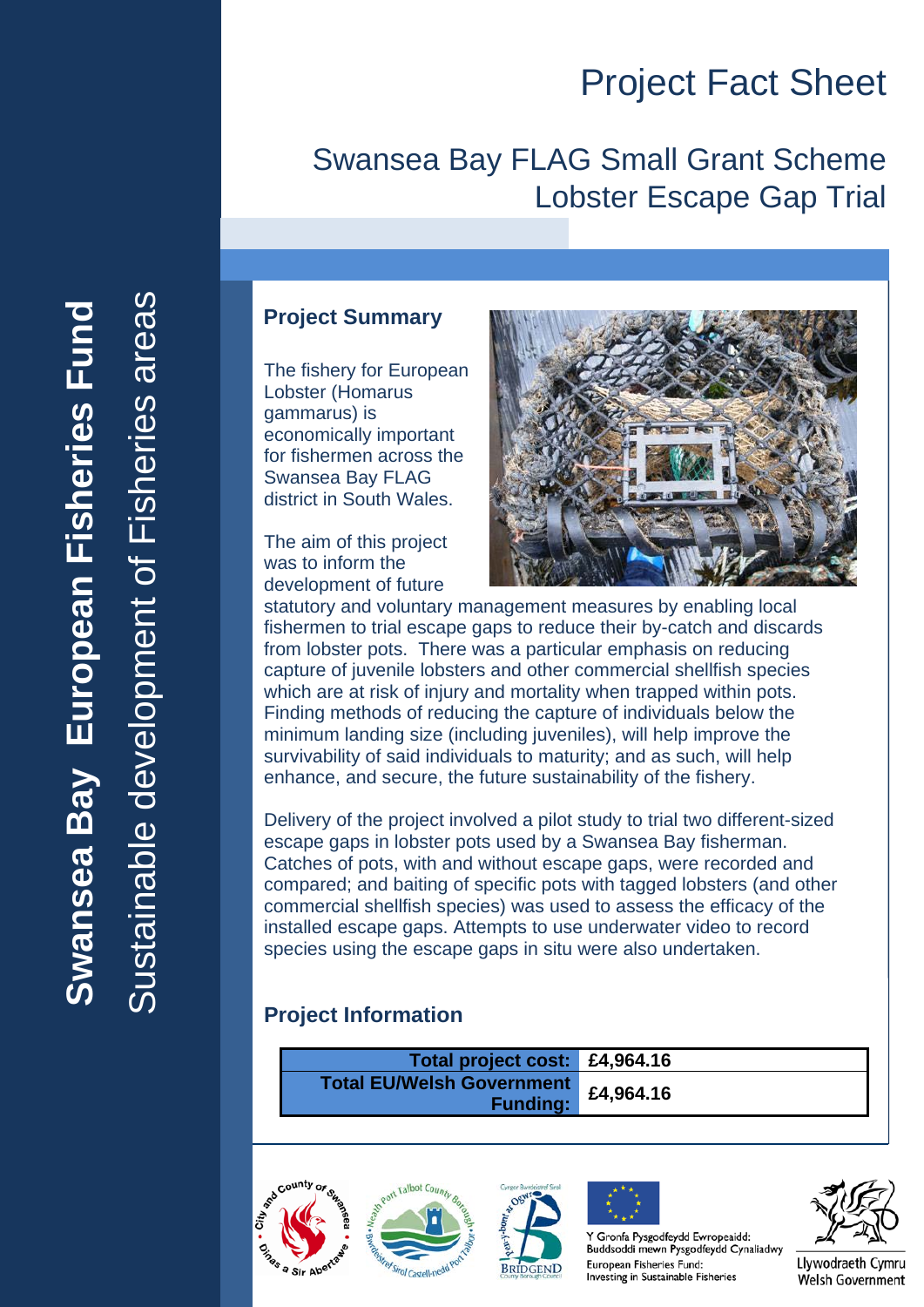## Swansea Bay FLAG Small Grant Scheme Lobster Tracking Trial

#### **Project Summary**

The fishery for European Lobster (Homarus gammarus) is economically important for fishermen across the Swansea Bay FLAG district. However, throughout Wales, there are knowledge gaps in the lobster's ecology, behaviour, population status and efficacy of pot fishing. Although the fishery has been relatively stable for the last 20 years, the fishermen engaged in the fishery would like to secure its long-term



future, via a healthy and sustainable lobster population.

The aim of this project was to develop and trial an automated GPS lobster-tracking methodology for on board fishing vessels. New techniques in tagging and tracking lobsters will ultimately help inform effective fisheries management strategies.

Delivery of the project included the installation of an advancedtechnology iVMS system (Succorfish iVMS SC2 system) to a Swansea Bay fishing vessel, and then fitting lobsters with a variety of RFID tags. The findings of the data collected resulted in a final report which will enable the local lobster fishermen to inform their own voluntary lobster management measures.

#### **Project Information**

| Total project cost: £4,953.00                       |           |
|-----------------------------------------------------|-----------|
| <b>Total EU/Welsh Government</b><br><b>Funding:</b> | £4,953.00 |









Y Gronfa Pysgodfeydd Ewropeaidd: Buddsoddi mewn Pysgodfeydd Cynaliadwy European Fisheries Fund: Investing in Sustainable Fisheries

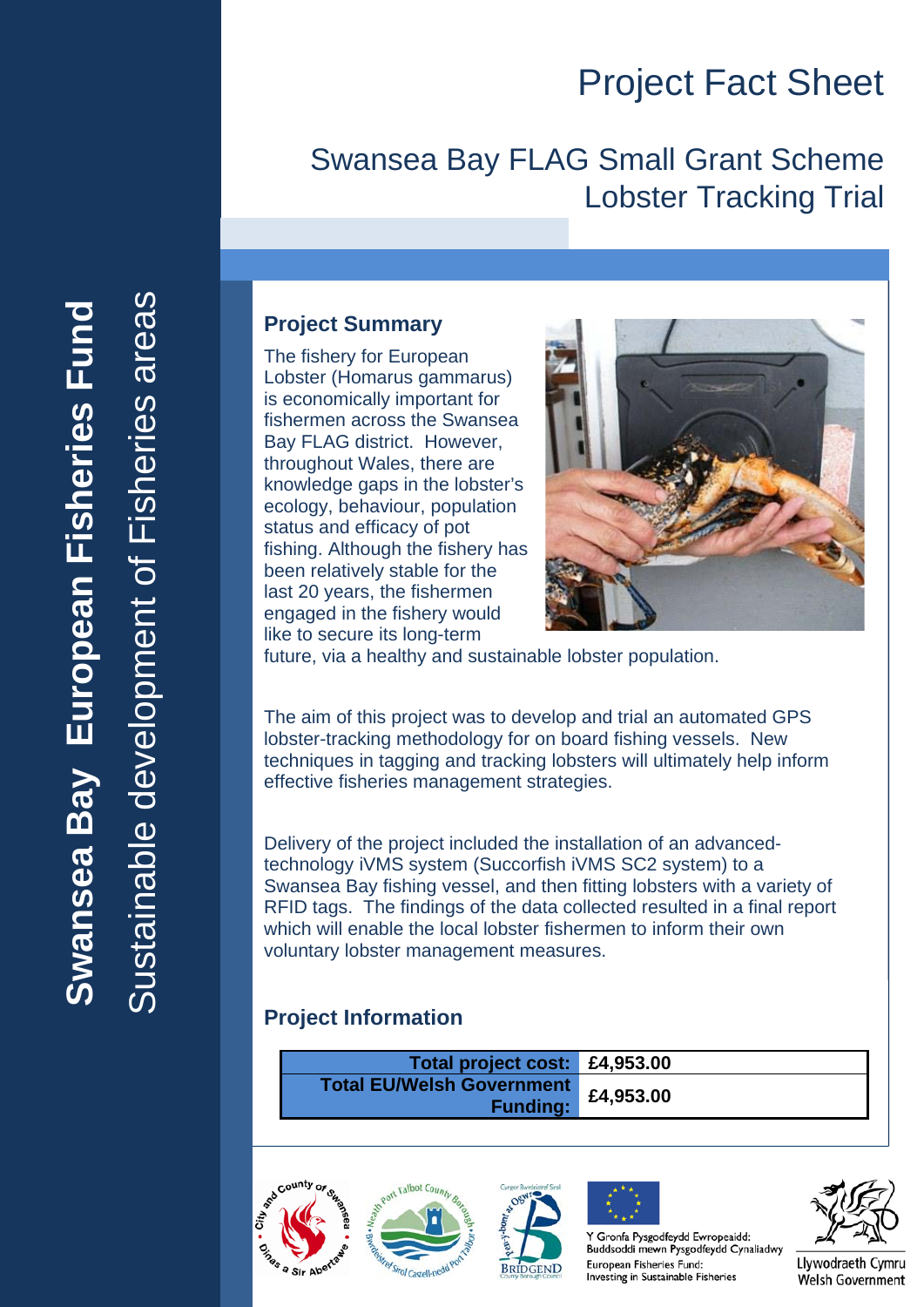## Swansea Bay FLAG Small Grant Scheme Swansea Bay Voluntary Marine Wildlife Code of Conduct

#### **Project Summary**

The purpose of the project was to prepare and promote a marine wildlife awareness leaflet in the form of a Voluntary Marine Wildlife Code of Conduct for the wider Swansea Bay area.

Swansea Bay has a long and varied coastline and a wealth of marine wildlife including harbour porpoise, common dolphin, basking shark, grey seal, leatherback turtle and sea birds. Land and sea-based marine mammal surveys have identified increasing boat traffic around the Swansea Bay and Gower costs. In addition, harbour porpoise bearing propeller scars have been



witnessed, together with many boats approaching dolphins, porpoise and grey seals too closely.

All activities which take place on or at sea have the potential to disturb marine wildlife. The Swansea Bay Marine Wildlife Voluntary Code of Conduct is designed for all sea users including the fishing community, sailing clubs, divers, sub aqua clubs and those who watch marine wildlife at Sea, to ensure that disturbance to marine wildlife is kept to a minimum.

Delivery of the project involved the preparation, design, printing and distribution of a code of conduct leaflet.

#### **Project Information**

| Total project cost: £4,490.00                          |  |
|--------------------------------------------------------|--|
| Total EU/Welsh Government £4,490.00<br><b>Funding:</b> |  |









Y Gronfa Pysgodfeydd Ewropeaidd: Buddsoddi mewn Pysgodfeydd Cynaliadwy European Fisheries Fund: Investing in Sustainable Fisheries



Llywodraeth Cymru Welsh Government

Sustainable development of Fisheries areasareas Swansea Bay European Fisheries Fund **Swansea Bay European Fisheries Fund Fisheries** nable development of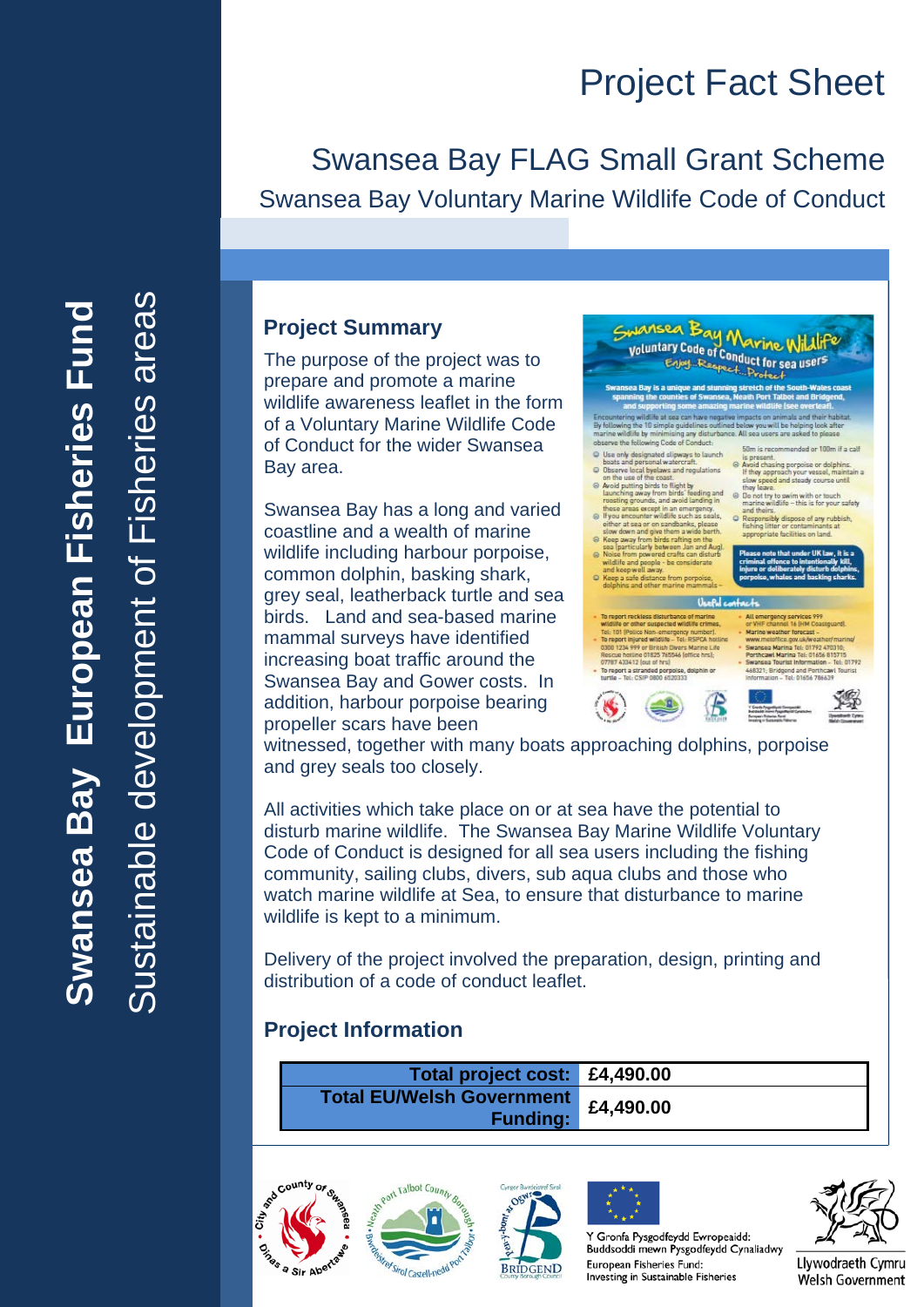Swansea Bay FLAG Small Grant Scheme Market Development and Sales Strategy for Thomas Shellfish Rope Mussel Fishery

#### **Project Summary**

The purpose was to develop a defined market development and sales strategy for Thomas Shellfish, specifically in relation to the development of the rope mussel fishery based at Queens Dock, Swansea, SA1.

Thomas Shellfish is Wales' only



producer of rope grown mussels (Mytilus Edulis). The mussels are sustainably produced using the rope method of farming. With the clean, nutrient rich waters of the Atlantic flowing in and out of the sheltered dock it is an ideal environment for farming mussels. This sustainable method of farming produces mussels with a clean, dark, shell, which are free from grit, as the mussels never come into contact with the seabed.

The development of the business has now led to approval of the depuration of mussels from the fishery which will enable Thomas Shellfish to sell mussels direct from the fishery to the end consumer.

The aim of the strategy is to move the business forward, encompassing processed, depurated product destined for the wholesale, hospitality and retail markets.

The strategy will support further growth of the business by safeguarding the employment of staff already employed and bringing in new staff in the depuration and packing of product.

#### **Project Information**

| Total project cost: £5,000.00                       |           |
|-----------------------------------------------------|-----------|
| <b>Total EU/Welsh Government</b><br><b>Funding:</b> | £3,000.00 |











Y Gronfa Pysgodfeydd Ewropeaidd: Buddsoddi mewn Pysgodfeydd Cynaliadwy European Fisheries Fund: Investing in Sustainable Fisheries



Llywodraeth Cymru **Welsh Government** 

stainable development of Fisheries areas Sustainable development of Fisheries areasSwansea Bay European Fisheries Fund **Swansea Bay European Fisheries Fund**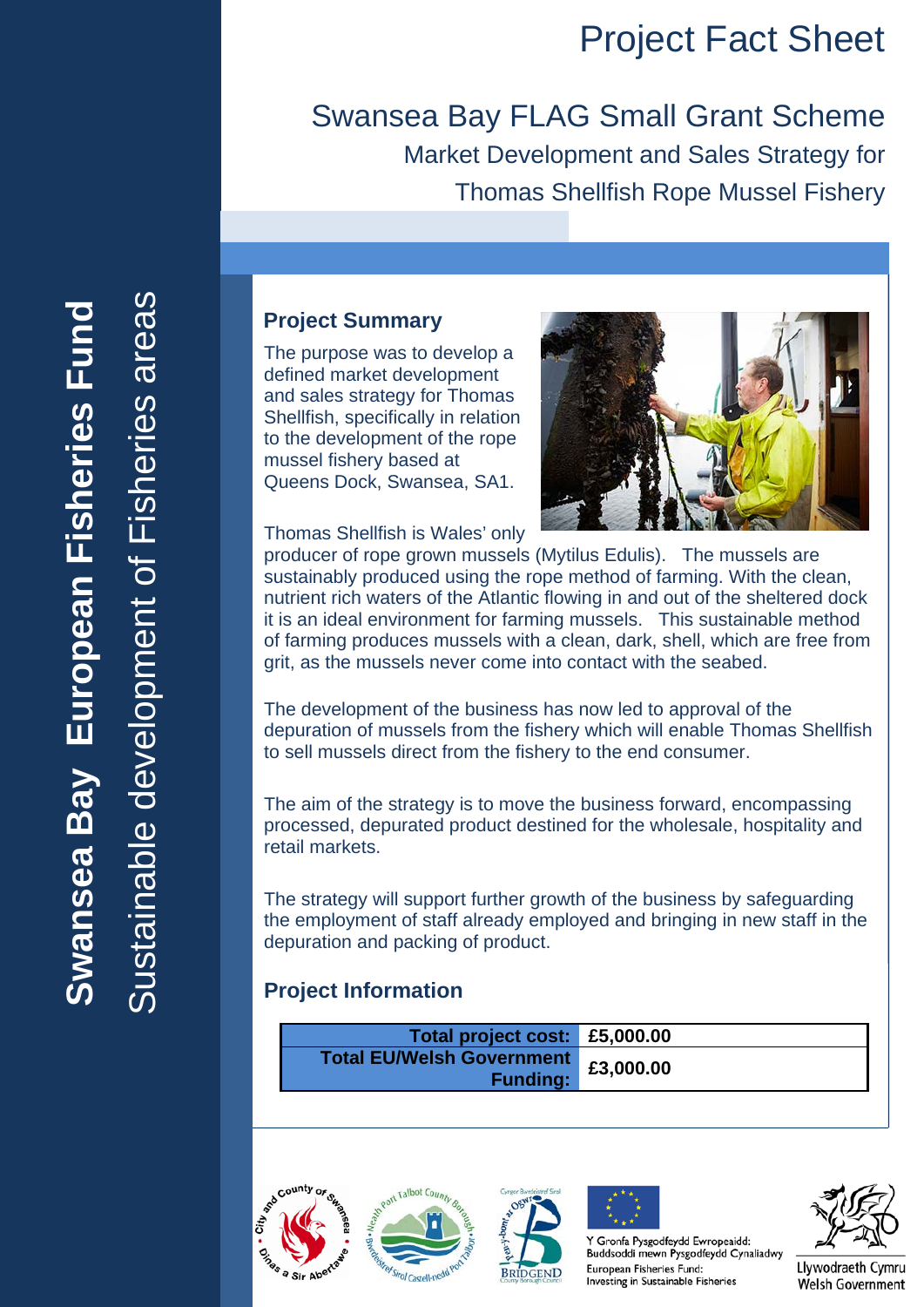## Swansea Bay FLAG Small Grant Scheme Swansea Bay Responsible Fishing Scheme Scoping Study

#### **Project Summary**

The Seafish Responsible Fishing Scheme (RFS) is a third party accreditation scheme developed by Seafish to raise standards in the catching sector, and enable those within the seafood supply chain to demonstrate their commitment to the responsible sourcing of



seafood by buying from accredited vessels. This was identified by The South & West Wales Fishing Communities Ltd as an ideal tool for demonstrating best practice amongst local industry and helping them achieve better access to markets.

The aim of this project was to carry out a local scoping study to investigate the current status of vessel equipment and onshore facilities in the Swansea Bay FLAG area, to identify any necessary vessel or local infrastructure improvement required to enable local fishermen to comply with the new Seafish RFS criteria and investigate the feasibility and costs of these required improvements.

Delivery of the project involved a desktop study and scoping of review, planning of stakeholder engagement, visits and interviews and analysis of the findings. This was presented in a final report which can be used to inform future projects to carry out any required improvements.

#### **Project Information**

| Total project cost: £3,500.00                       |           |
|-----------------------------------------------------|-----------|
| <b>Total EU/Welsh Government</b><br><b>Funding:</b> | £3,500.00 |









Y Gronfa Pysgodfeydd Ewropeaidd: Buddsoddi mewn Pysgodfeydd Cynaliadwy European Fisheries Fund: Investing in Sustainable Fisheries



Llywodraeth Cymru Welsh Government

nable development of Fisheries areas Sustainable development of Fisheries areasSwansea Bay European Fisheries Fund **Swansea Bay European Fisheries Fund**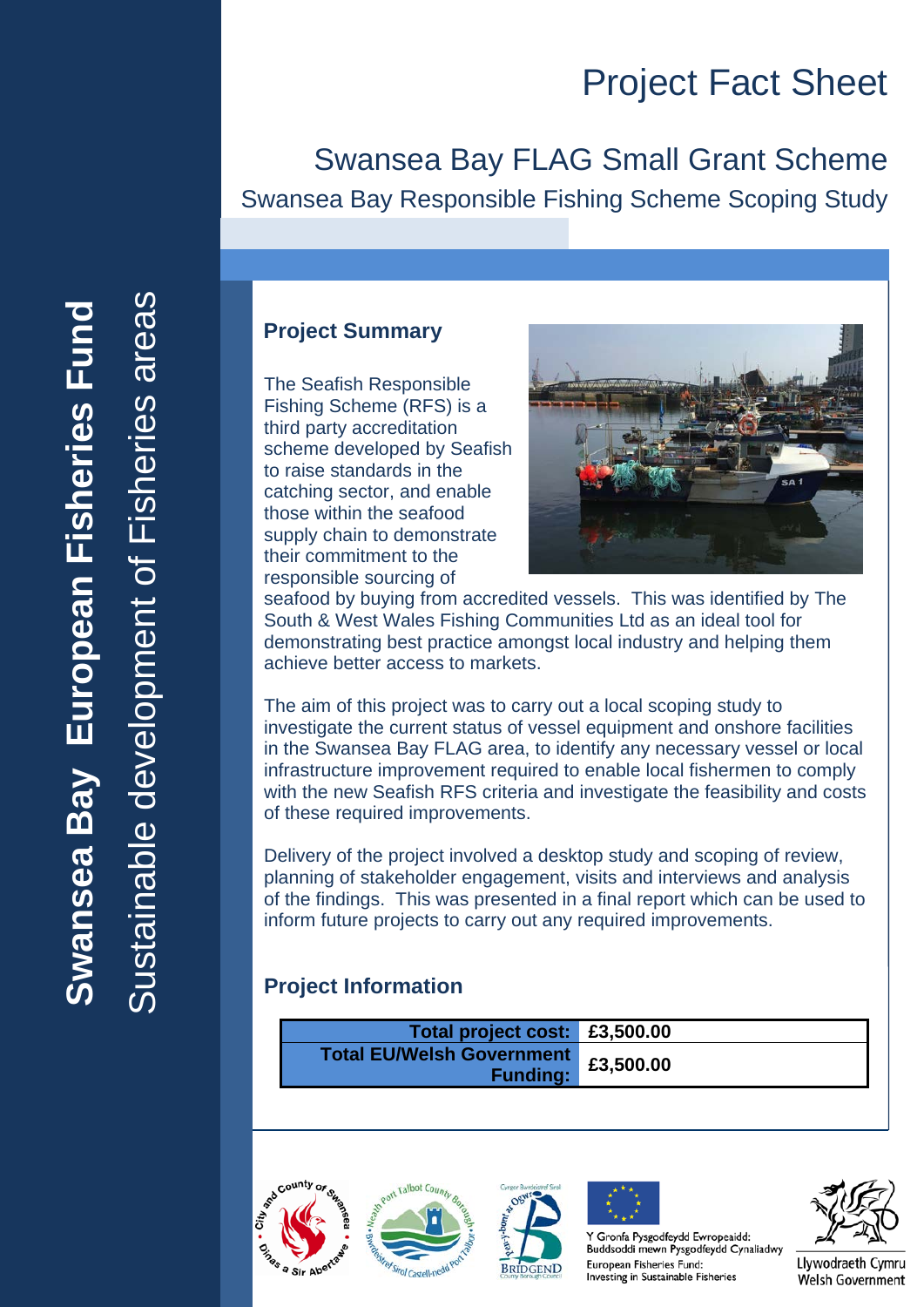## Swansea Bay FLAG Studies/Collaborative Projects Fish is the Dish Education Programme

#### **Project Summary**

The South & West Wales Fishing Communities Ltd identified the Seafish Fish is the Dish education pack as a key resource for improving awareness of fish as food amongst primary school children, and encouraging children to eat more fish.



The fish is the dish education pack is a set of cross-curricular lessons and resources developed by Seafish and the British Nutrition Foundation, designed to engage children with fish as a food, different species of fish, fish dishes and the health benefits of eating fish.

The interactive local seafood lesion gave primary children the chance to learn more about and taste the seafood species commonly landed, harvested or sold in the Swansea Bay area. Wherever possible, the local seafood was sourced directly from local fisheries businesses (i.e. local fishermen, wholesalers and fishmongers.

Delivery of the project included visits to a number of primary schools in the Swansea Bay area by an independent, appropriately skilled consultant with the support of Seafish. Press releases about the project and the local fisheries involved were produced by Seafish and circulated amongst local and national press.

#### **Project Information**

**Total project cost: £27,570.00 Total EU/Welsh Government Funding: £27,570.00**









Y Gronfa Pysgodfeydd Ewropeaidd: Buddsoddi mewn Pysgodfeydd Cynaliadwy European Fisheries Fund: Investing in Sustainable Fisheries



Llywodraeth Cymru Welsh Government

ustainable development of Fisheries areas Sustainable development of Fisheries areasSwansea Bay European Fisheries Fund **Swansea Bay European Fisheries Fund**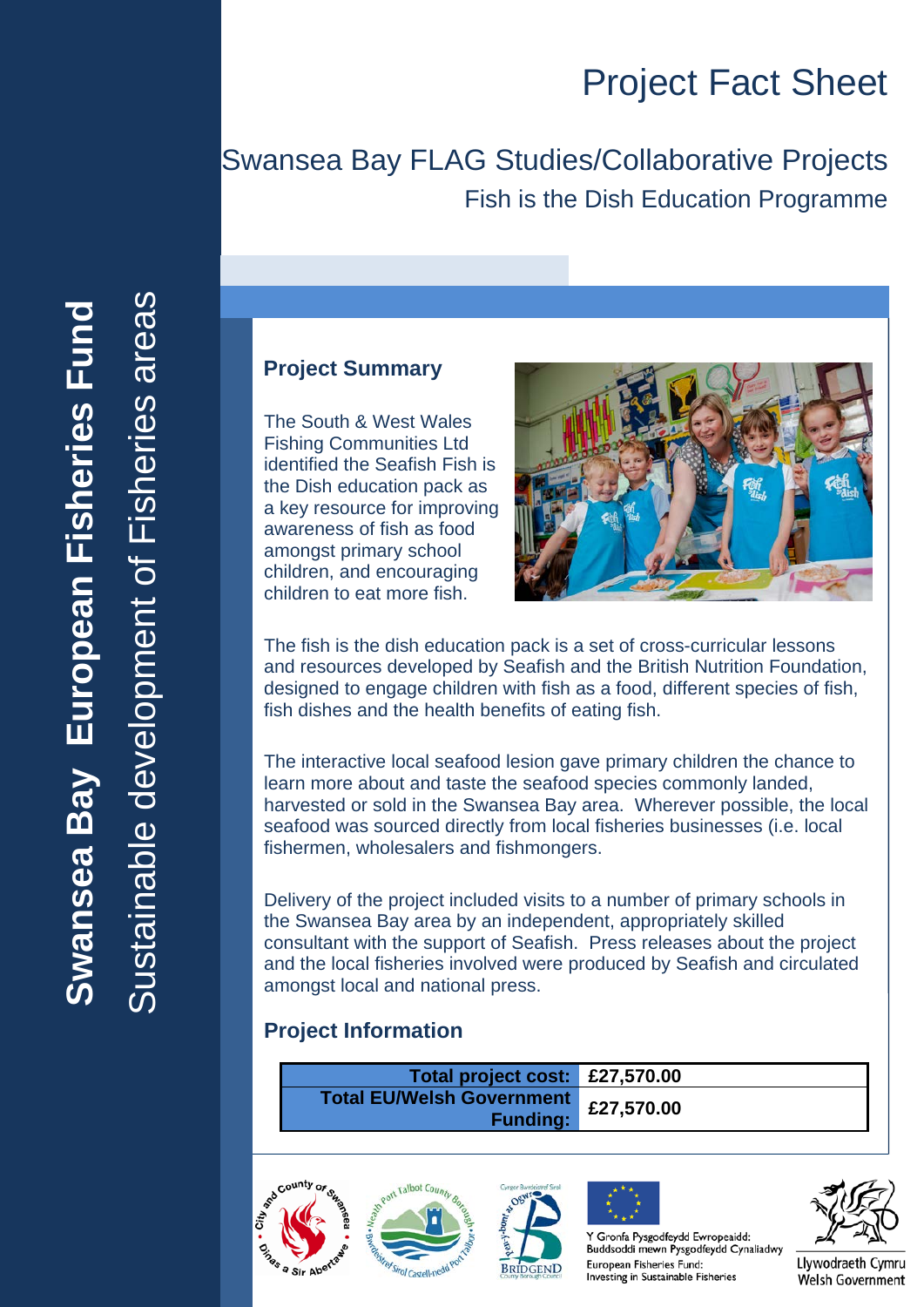## Swansea Bay FLAG Studies/Collaborative Projects Swansea 'Hydro Hub' Feasibility Study

#### **Project Summary**

The aim of this project was to conduct a study to determine the potential feasibility of a Hydro-Hub in Swansea Bay. It is proposed that the Hydro-Hub will comprise four complementary elements

- a world class public aquarium
- a state of the art aquatic sciences research hub
- accommodation for SMEs with the Hydro-Hub's supply chain or associated industries
- space to provide a range of uses in support of the wider development

The aim of the feasibility study was to include details about the proposed project, its strategic fit, its objectives and its intended impacts.

The study proposed that consultation with key stakeholders would take place, alongside assessment of potential demand for the different elements of the Hydro-Hub and primary research of comparable offerings. The study aimed to outline a vision for the management and ownership of the site and delivery mechanisms for the provision of services and elements of the site. A high level financial business case was to be developed including quantification of income, operating expenditure and potential capital costs. A sensitivity analysis and risk assessment was also to be undertaken.

This study served as stage one of a two stage process. This stage was to produce a report of the above findings and provide a recommendation on the economic viability of the proposed project.

#### **Project Information**

| Total project cost: £13,063.00                          |  |
|---------------------------------------------------------|--|
| Total EU/Welsh Government £13,063.00<br><b>Funding:</b> |  |









Y Gronfa Pysgodfeydd Ewropeaidd: Buddsoddi mewn Pysgodfeydd Cynaliadwy European Fisheries Fund: Investing in Sustainable Fisheries

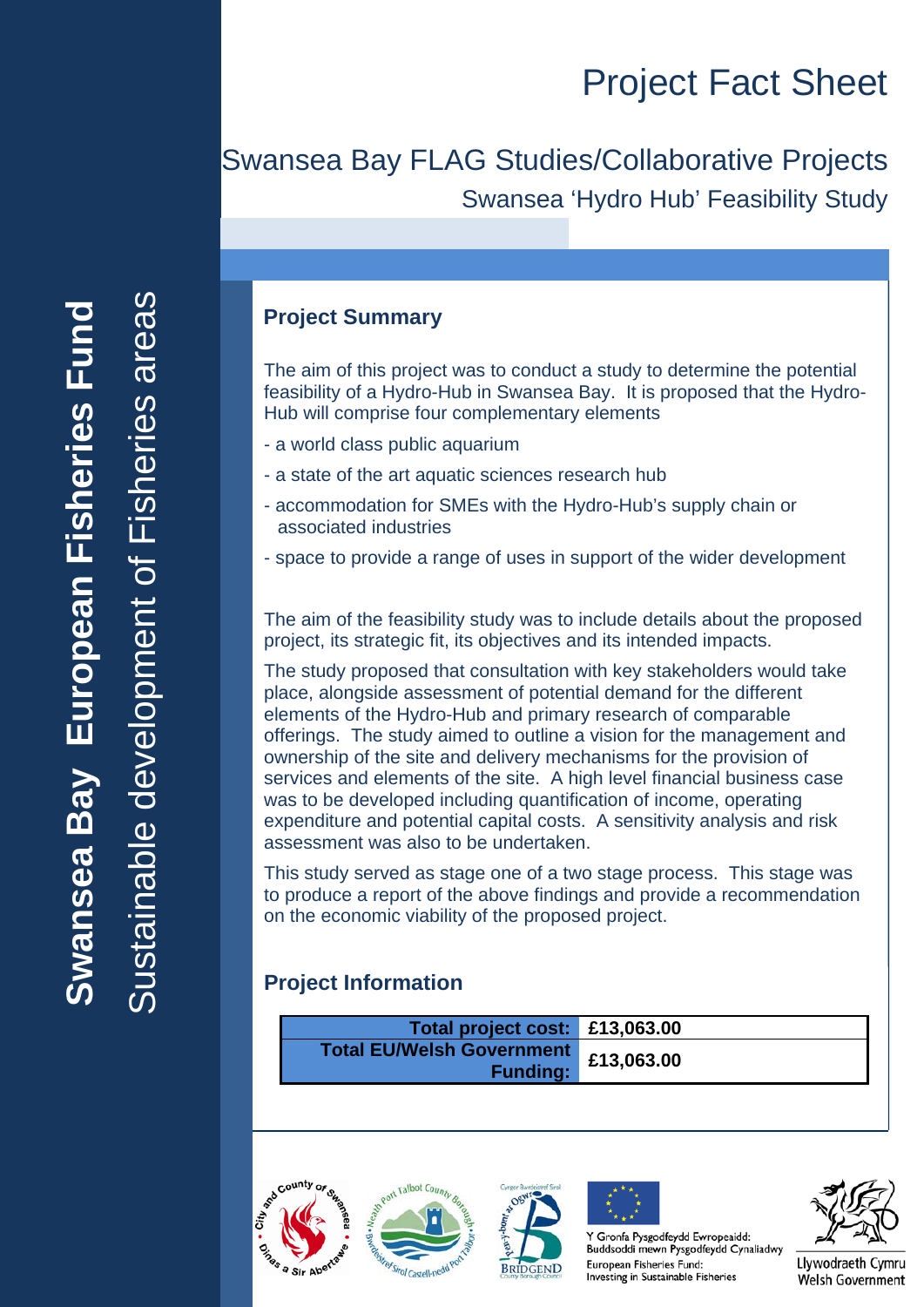## Swansea Bay FLAG Studies/Collaborative Projects Oyster Hatchery Feasibility Study

# ustainable development of Fisheries areas Sustainable development of Fisheries areasSwansea Bay European Fisheries Fund **Swansea Bay European Fisheries Fund**

#### **Project Summary**

The native oyster *Ostrea edulis* was the basis of an important shellfish industry in South Wales; records date commercial fisheries at Mumbles and Oystermouth back to Roman times.

Mumbles Oyster Company Ltd have recently been successful in demonstrating the potential for commercial native oyster ranching and restoration on historic beds at Mumbles. Further development of this approach or the development of new oyster growing businesses in the Swansea FLAG district and in Wales is currently being



prevented by the lack of a reliable supply of biosecure seed oysters.

Mumbles Oyster Company Ltd is currently unable to further develop its commercial ranching operation due to a lack of seed oyster supply from either the UK or Europe. Danish suppliers of seed oysters have recently been notified that *Bonamia*, a parasitic disease of oysters, has been detected in their waters resulting in imports being prohibited. Swansea Bay is one of the last *Bonamia* free oyster producing areas in the UK and so biosecurity is of paramount importance.

The aim of the project was to conduct a feasibility study to identify and economically evaluate differing options for the production of shellfish seed for use within South Wales, including novel approaches targeted at producing seed specifically for relaying at sea as part of ranching or restoration operations. The outputs of the stud will be shared with all interested parties and will enable the development of a fully costed EMFF application.

#### **Project Information**

**Total project cost: £10,000.00 Total EU/Welsh Government Funding: £10,000.00**









Y Gronfa Pysgodfeydd Ewropeaidd: Buddsoddi mewn Pysgodfeydd Cynaliadwy European Fisheries Fund: Investing in Sustainable Fisheries

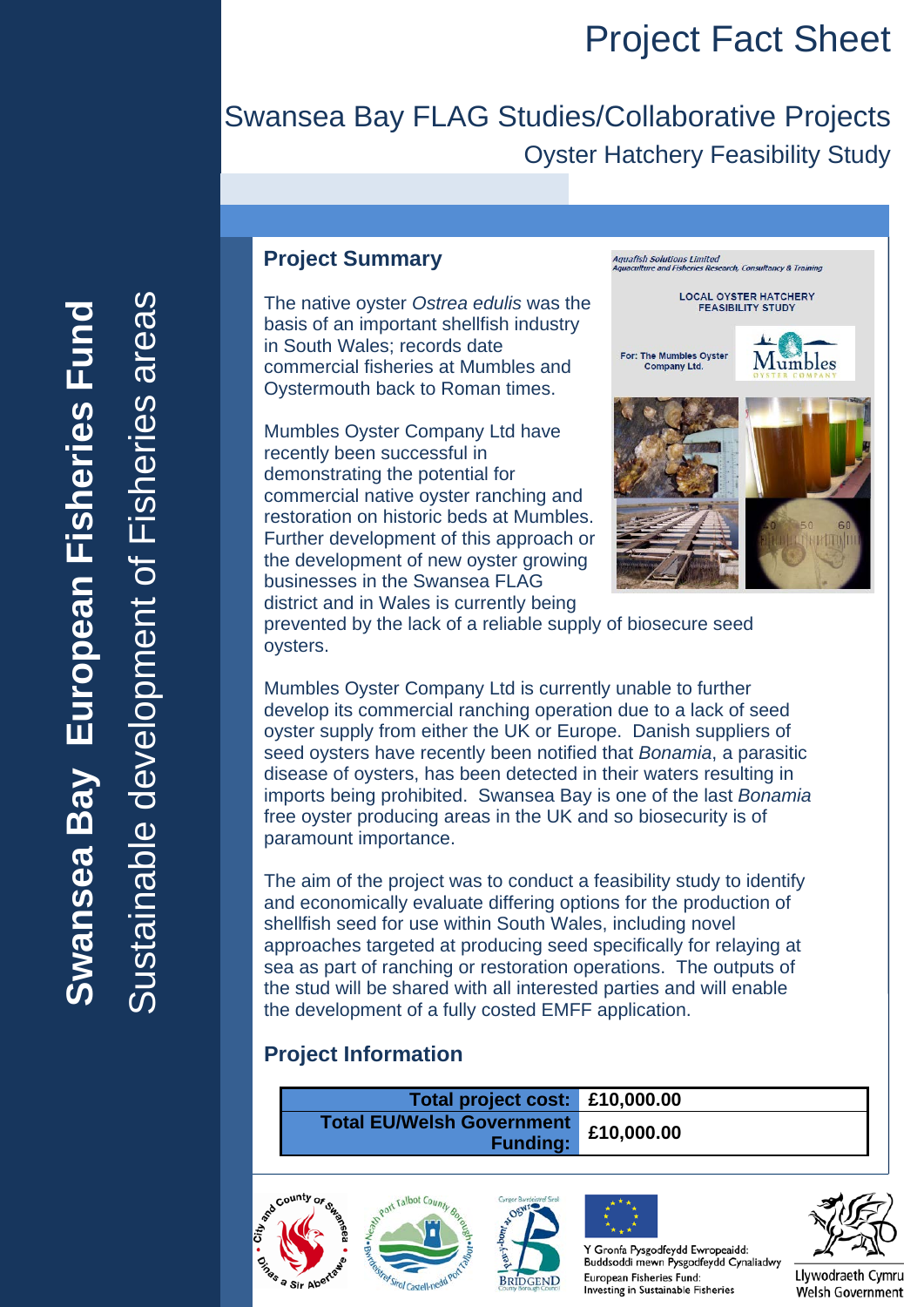## Swansea Bay FLAG Studies/Collaborative Projects Swansea Bay Fishing Industry Research Study

# nable development of Fisheries areas Sustainable development of Fisheries areasSwansea Bay European Fisheries Fund **Swansea Bay European Fisheries Fund**

#### **Project Summary**

The aim of this project was to carry out a research study to gain a better understanding of the local fishing industry and related sectors in Swansea Bay to support the delivery of the Local Development Strategy and development of future projects. Specifically, the research study gathered primary and secondary data to provide information on:

- fishing stocks and ecological sustainability
- constraints on growth of the sector locally
- volume of landings in Swansea Bay, and destination of fish products
- local demand for local fish products
- barriers/opportunities to expanding the market for local fish products

The evidence based study included survey work of local businesses in the fishing industry and related sectors, and consultations with potential end users of local fish products.

A comprehensive final report was produced to present the findings of the research.

#### **Project Information**

| Total project cost: £15,000.00                      |            |
|-----------------------------------------------------|------------|
| <b>Total EU/Welsh Government</b><br><b>Funding:</b> | £15,000.00 |









Y Gronfa Pysgodfeydd Ewropeaidd: Buddsoddi mewn Pysgodfeydd Cynaliadwy European Fisheries Fund: Investing in Sustainable Fisheries